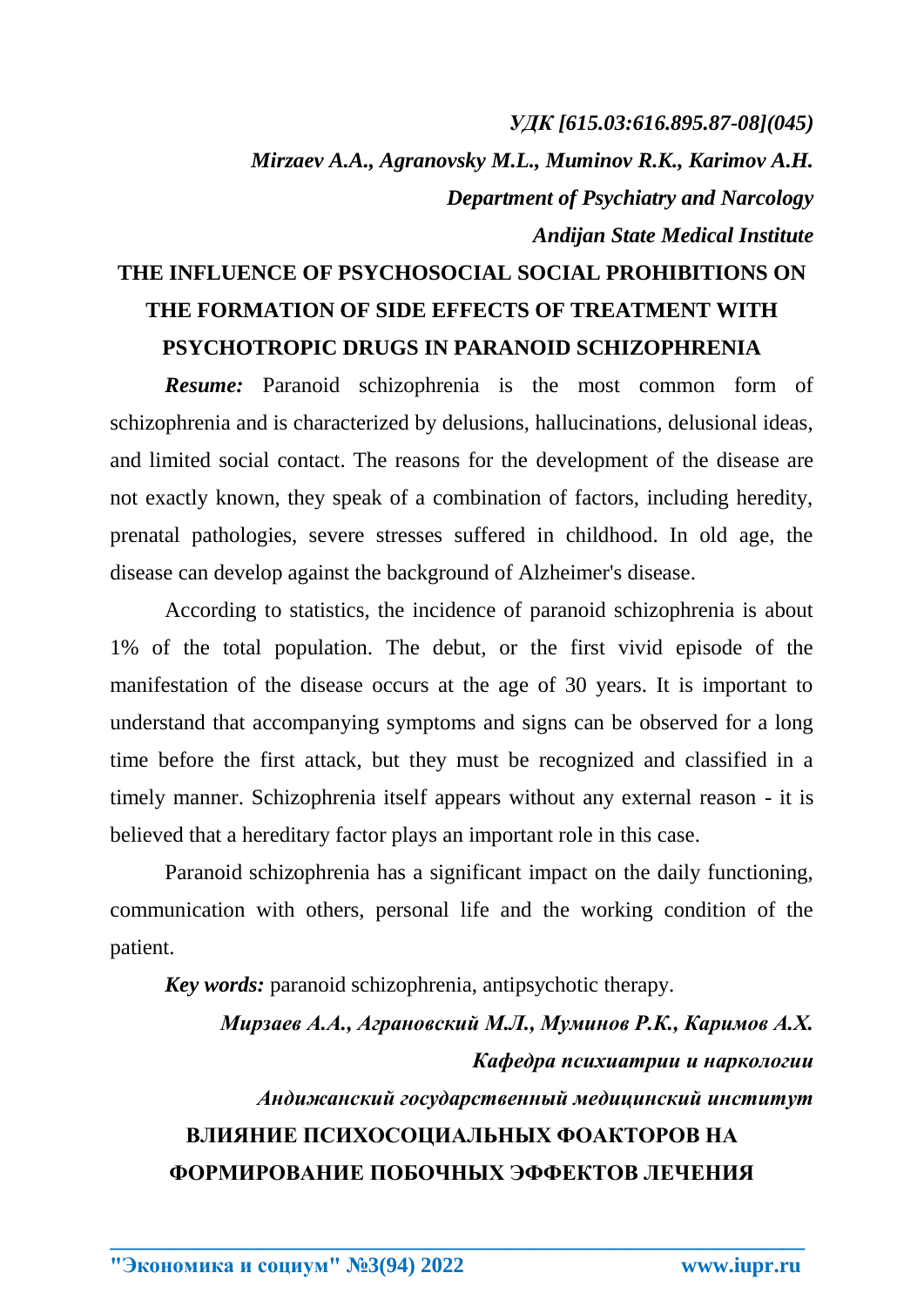## **ПСИХОТРОПНЫМИ ПРЕПАРАТАМИ ПРИ ПАРАНОИДНОЙ ШИЗОФРЕНИИ**

*Резюме:* Параноидная шизофрения – это наиболее распространенная форма шизофрении, которая характеризуется бредом, галлюцинациями, бредовыми идеями и ограничением социальных контактов. Причины развития заболевания точно неизвестны, говорят о сочетании факторов, среди которых наследственность, пренатальные патологии, сильные стрессы, перенесенные в детском возрасте. В пожилом возрасте заболевание может развиться на фоне болезни Альцгеймера.

По статистике, уровень заболеваемости параноидной шизофренией составляет порядка 1% от общего количества населения. Дебют, или первый яркий эпизод проявления заболевания наступает в возрасте до 30 ти лет. Важно понимать, что сопутствующие симптомы и признаки могут наблюдаться в течение длительного времени до первого приступа, но их необходимо своевременно распознать и классифицировать. Сама шизофрения появляется без каких-либо внешних на то причин – считается, что большую роль в данном случае играет наследственный фактор.

Параноидная шизофрения достаточно сильно влияет на повседневное функционирование, общение с окружающими, личную жизнь и рабочее состояние пациента.

*Ключевые слова:* параноидная шизофрения, антипсихотическая терапия.

Introduction. The majority of modern standards for the treatment of schizophrenia are based on the idea of the equal effectiveness of all antipsychotic drugs (with the exception of clozapine) and their difference only in the spectrum of side effects [2,5]. Therefore, it is proposed to use atypical neuroleptics of a new generation, which rarely cause neurological disorders, as the drugs of choice [1,3]. Traditional neuroleptics are considered as second-line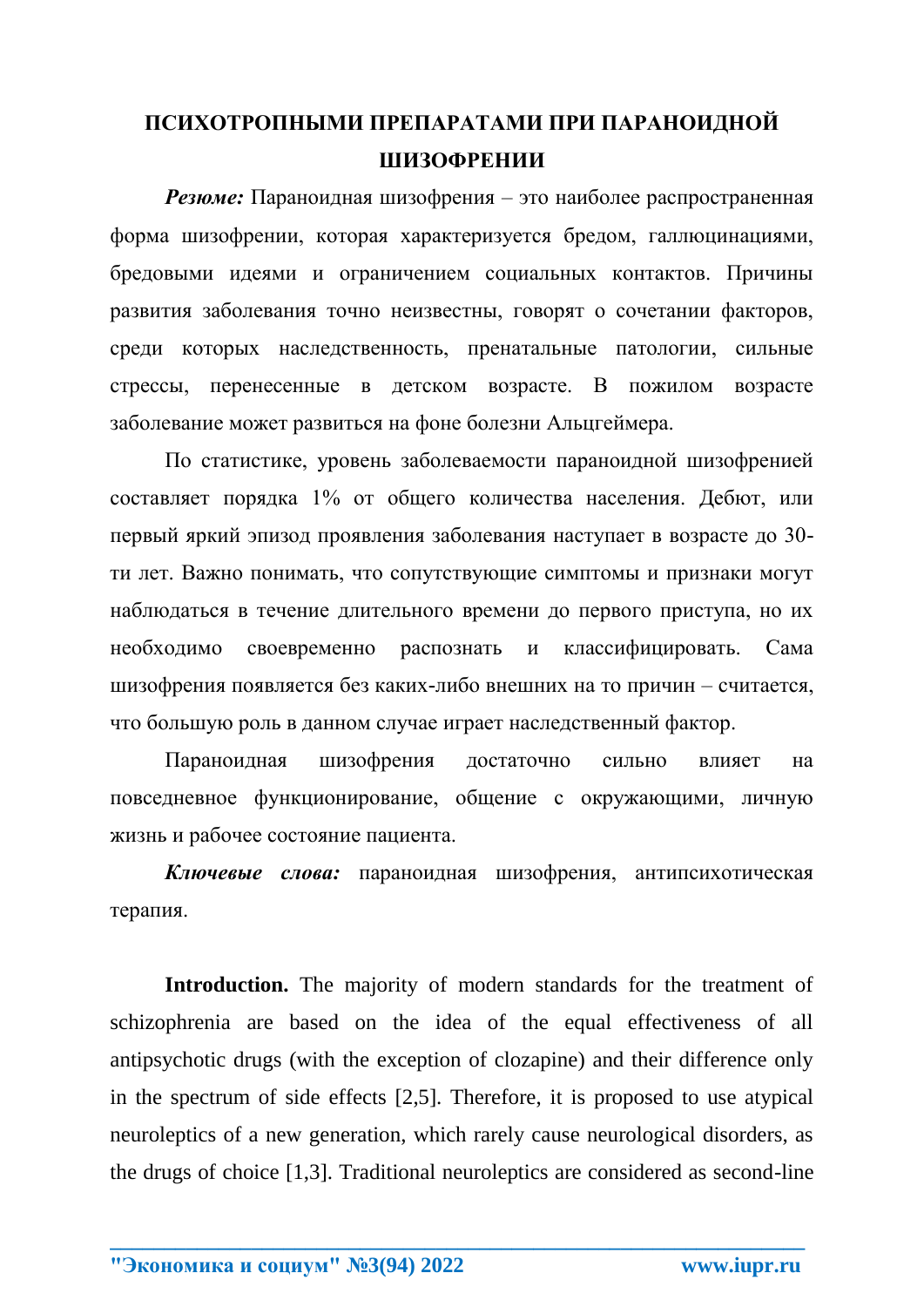remedies due to the frequent occurrence of motor disorders and pronounced retarding action. It is indicated that clozapine should be used only last (a reserve drug) due to the possibility of serious complications. A change of neuroleptic is usually recommended if the previous therapy is ineffective.

It is assumed that when switching to treatment with traditional drugs, the effectiveness of which is comparable to atypical neuroleptics, the improvement in the condition may be associated with a higher individual sensitivity of some patients to drugs of this group. The powerful antipsychotic effect of clozapine makes its use useful when other neuroleptics are ineffective in 30-60% of patients.

Despite the attractiveness of the idea underlying the proposed approach (high efficiency and good tolerability), the presented differentiated scheme of therapy for schizophrenia has a number of disadvantages. They are connected with the "controversy" of some theoretical data that became the basis for its development, and with certain difficulties of its application in clinical practice. For example, recently, the opinion has been increasingly expressed about the "preliminary" results of studies indicating the high effectiveness of atypical neuroleptics [3,5].

When taking them, side effects often develop that can pose a serious threat to the health of patients, significantly worsen the quality of life, lead to stigmatization and non-compliance with medical recommendations (metabolic and endocrine disorders, pirouette tachycardia) [4]. In the proposed scheme, there are no recommendations for a differentiated choice of atypical neuroleptics of a new generation.

It is indicated that the individual effectiveness of these funds can be determined only by the method of "trial and error" [2]. Thus, in practice, the choice of therapy has to be carried out based on the personal preferences of a specialist, which often leads to a long "search" of various drugs without achieving the necessary therapeutic effect.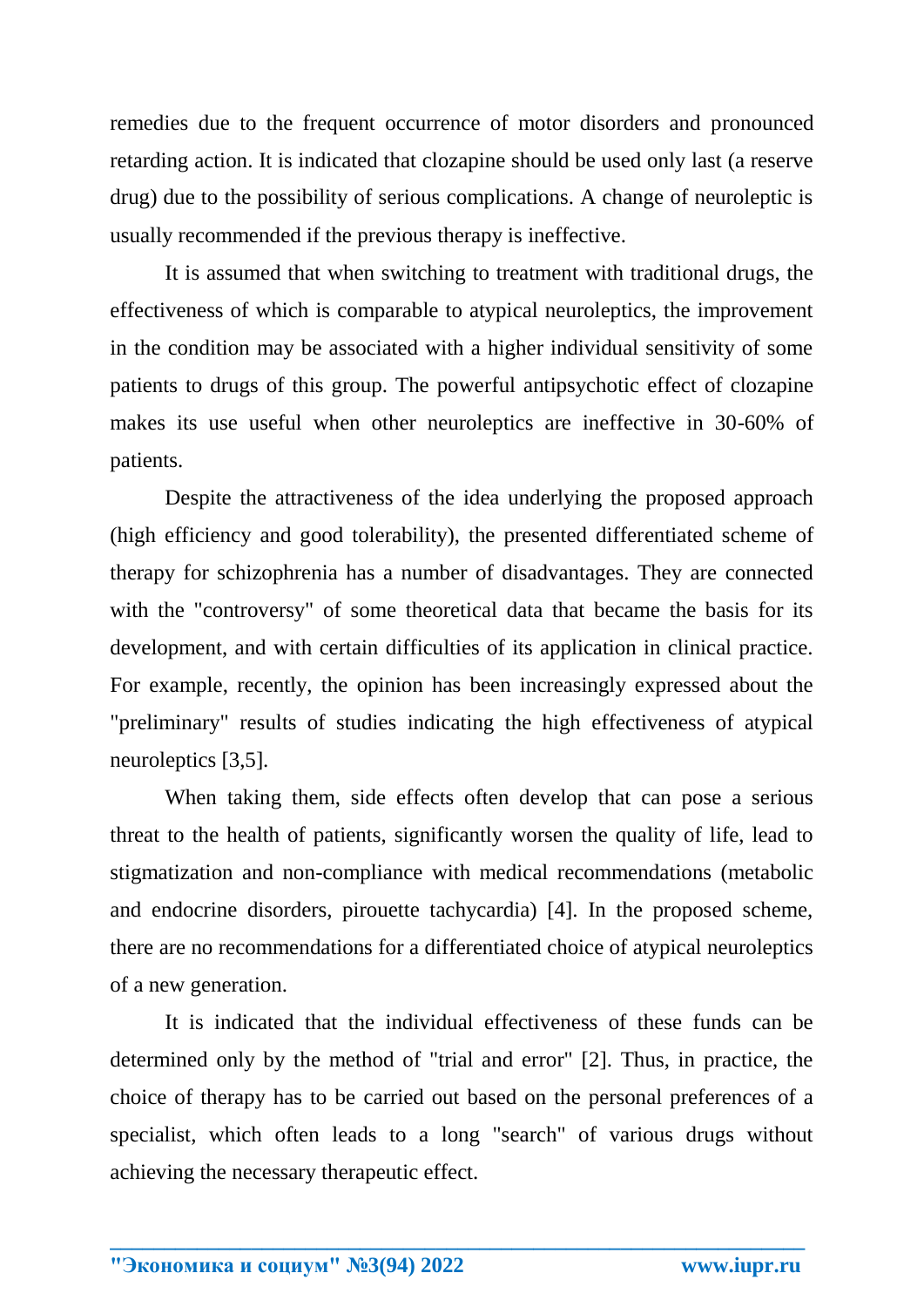**The purpose of the study.** Identification, analysis and determination of the significance of socio-psychological factors in the formation of a complex of side effects of antipsychotic drug therapy in patients with paranoid schizophrenia.

**Materials and methods of research.** The main research method was clinical and psychopathological using clinical observation, interviewing, questioning, analysis of anamnestic information. Due to the psychotic state, the patients were treated with antipsychotic drugs, mainly in the form of their combinations, which correlates with the literature data.

Biopsychosocial determinants of attitudes to mental and somatic illness, HC therapy in patients with paranoid schizophrenia 11 patients with paranoid schizophrenia with combined somatic pathology were observed (acute pneumonia - 23.42% (n=26); chronic non-structural bronchitis - 27.03% (n=30); acute respiratory diseases - 24.32% (n=27); gastric and duodenal ulcer - 25.22%  $(n=28)$ .

The choice of combined somatic pathology was determined by the fact that these disorders had little effect on the mental status of patients. Patients received therapy with various somatotropic agents adequate to the diagnosed condition.

**The results of the study.** The study is based on the statement that in patients with schizophrenia, the attitude to treatment with neuroleptics often does not depend on the prescribed type of drug (Mosolov S.N., 1998). According to the RLIBB scale, two groups were identified: with a predominance of negative  $(n=71)$  and positive  $(n=40)$  syndromes. A one-time assessment of the studied parameters by patients and the researcher was used. It was found that 77.48% (n=86) of patients denied having a mental illness and considered themselves mentally healthy (scores of "5-7 points" on the Dembo-Rubinpggein scale in the modification of T.M. Gabriyal, 1972).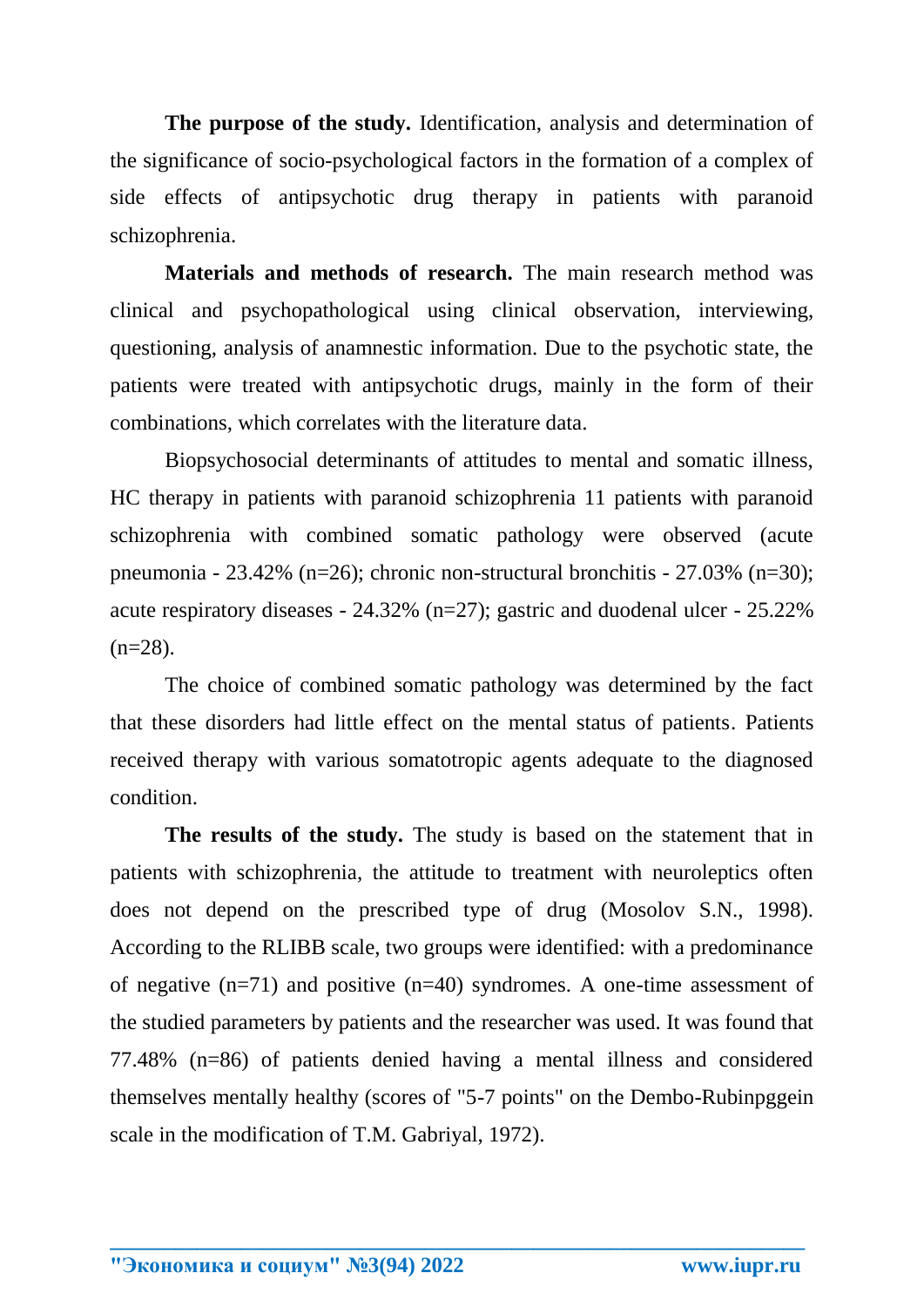A clinical and psychopathological study with the help of RAIBB showed different degrees of severity of non-criticality to the disease, traced in 84.68%  $(n= 94)$  of patients. At the same time, 95.5% of patients  $(n=106)$  recognized the presence of certain painful symptoms.

Comparison of the indicators of criticality to the disease as a whole and its individual manifestations reveals significant differences  $(p<0.05)$ . The difference in the assessment of criticality to the psychopathological state from the positions of the patient and the doctor can be associated with both painful manifestations and dissimulation.

It was revealed that the symptoms characterizing mainly "biological" manifestations of the disease that do not cause social stigmatization: headache, unpleasant sensations in the body, low mood, apathy, sleep disturbance received high ratings of patients (5-7 points). A parallel assessment according to RA No. 8 (scales of somatic concern, depression and passive-apathetic social isolation) did not reveal significant differences, which indicates a sufficiently high criticality of patients.

Symptoms indicating a violation of the functioning of an individual in society, leading to stigmatization: impaired attention and memory;

hostility, irritability, short temper, manifestations of aggressiveness, behavioral disorders that do not fit into the framework of social normativity, perception deceptions, automatism, received low scores in patients (1-3 points), according to  $RA \triangle B$  (4-6 points), which indicates low criticality of patients to these violations.

The use of psychoactive substances by patients with paranoid schizophrenia to correct the side effects of psychopharmacotherapy, a survey was conducted of 92 men with paranoid schizophrenia who underwent inpatient treatment for the second or more times. In addition to the above cohort, there were 17 patients who abused chifir during the period of neuroleptic therapy, as well as 22 patients who abused chifir and tranquilizers-benzodiazepines.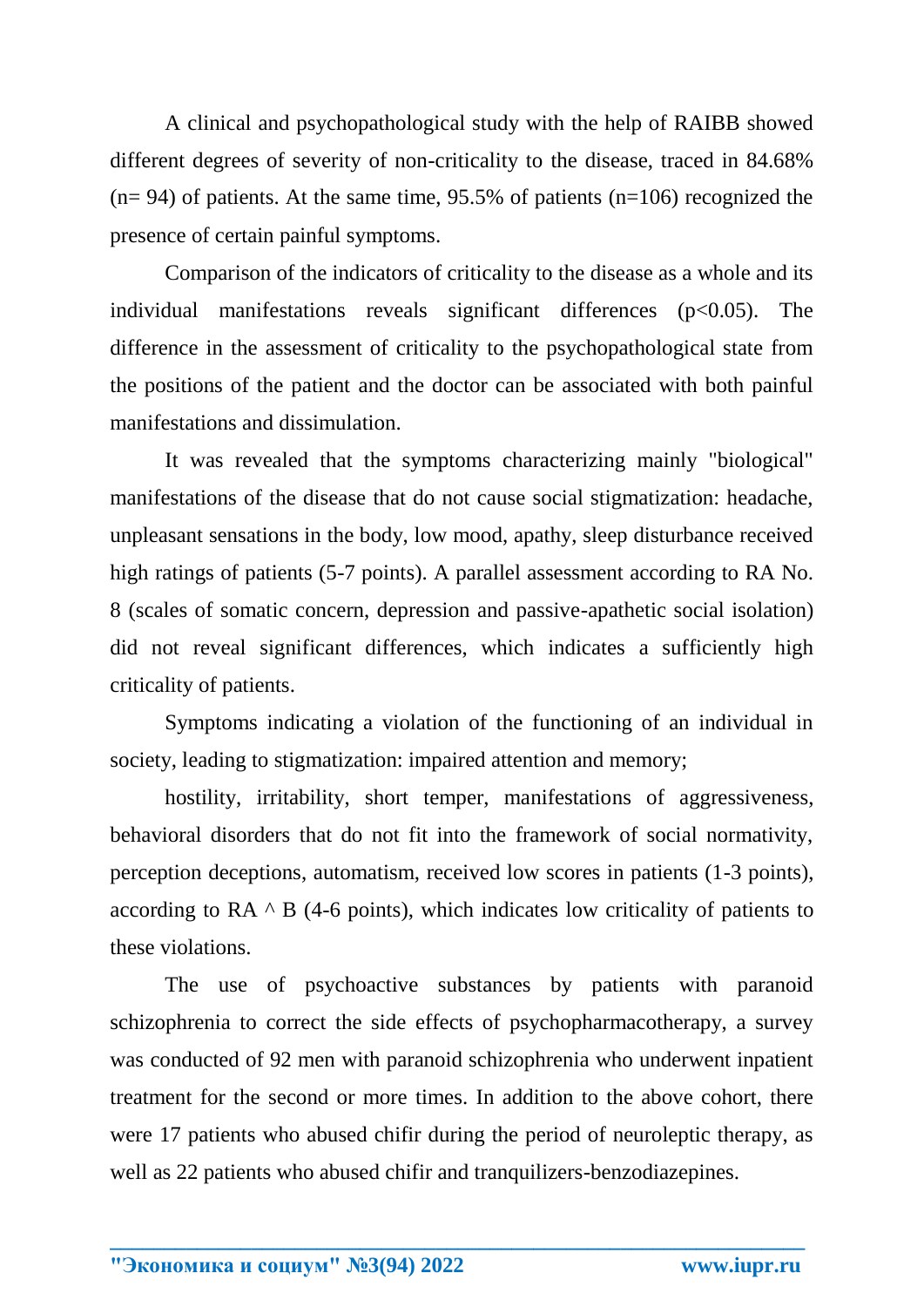Without the use of medications, 4.35% of patients could cope with the side effects of psychopharmacotherapy. According to respondents, the reception of correctors-cholinolytics - 92.39%, benzodiazepine tranquilizers - 42% helped to get rid of unpleasant sensations that arose in connection with taking psychopharmacological drugs. These drugs were taken as prescribed by a doctor in 47.63% of cases, independently - in 41.3% of cases. Clinical manifestations of side effects, according to patients, decreased with intensive smoking - 46.74%, drinking strong tea -25%, drinking alcohol - 9.78%, staying outdoors - 7.61%, drinking plenty of mineral water, fruit juices - 5.43%, physical exercise - 3.26%.

37% of patients supported the opinion on the need for constant intake of psychotropic drugs prescribed by a doctor, and the insufficiency of prescribing correctors-cholinolytics and tranquilizers-benzodiazepines was emphasized by 42.39% and 27.17% of patients. Cases of simultaneous intake of psychotropic drugs and alcohol were reported by 41.3% of respondents. A negative attitude to limiting the use of tea and coffee in a psychiatric hospital was revealed in 57.61% of patients.

In 70.65% of cases, excitement, emotional tension, and anxiety contributed to an increase in the intensity of side effects of psychopharmacotherapy. In 42.39% of patients exchanged information about ways to correct side effects. 69.57% of patients, observing side effects in other patients, made their own judgments about the adequacy of the use of antipsychotic drugs.

The ideas of the mentally ill about their illness and society about the mentally ill are formed on the basis of individual psychological communicative interaction. Archetypal mythological ideas about psychopathology are projected onto the socio-psychological characteristics of the interaction of the mentally ill and society.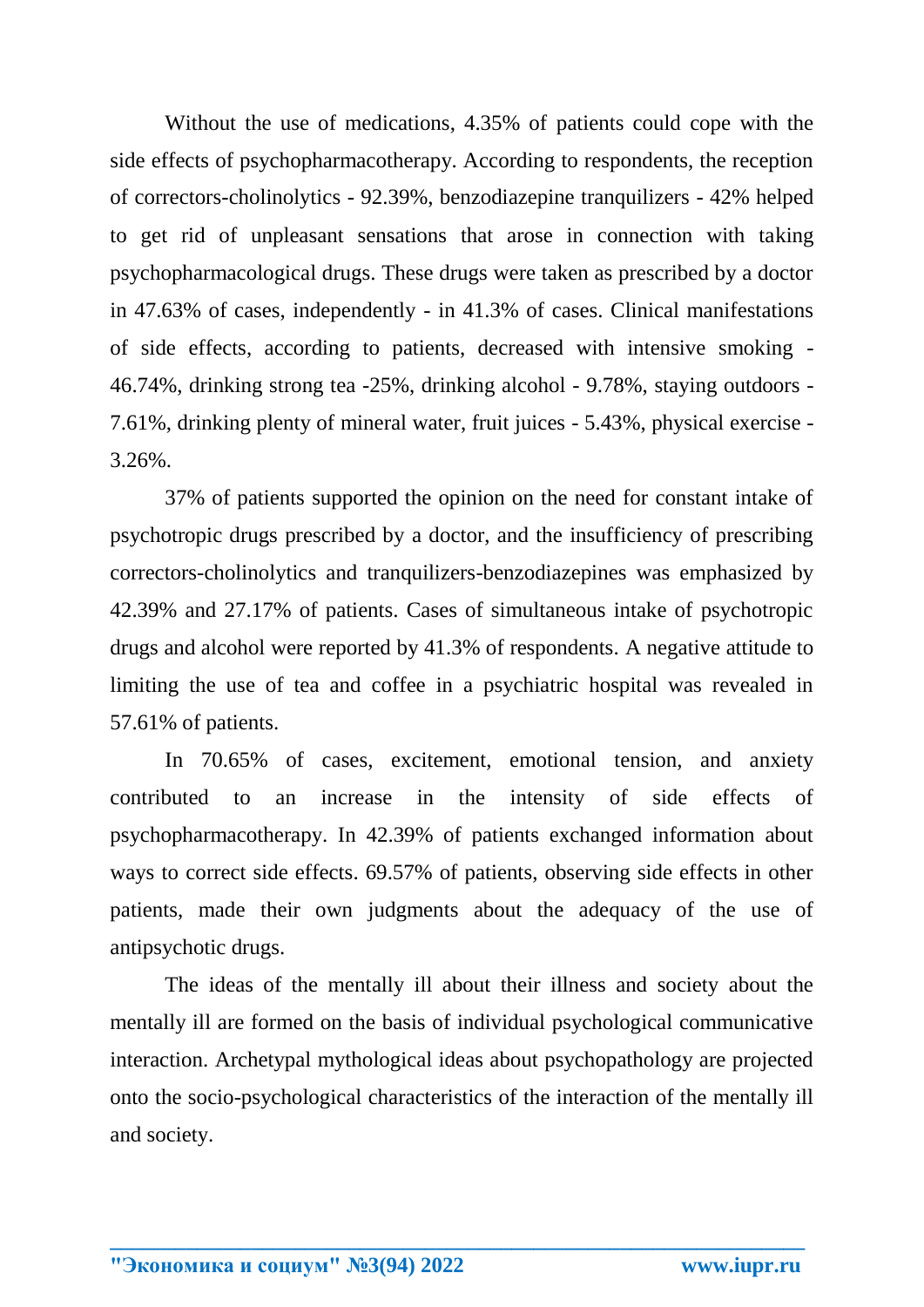The analysis of the obtained results allows us to consider the complex of side effects of antipsychotic therapy as a consequence of the interaction of psychopathological, individual psychological and social factors within the framework of the biopsychosocial concept of the development of pathological processes.

**Conclusion.** The essence of the work is due to the results of the study, which made it possible to concretize and systematize ideas about the occurrence of a complex of side effects of neuroleptic therapy in patients with paranoid schizophrenia, to identify non-pharmacogenic factors of a psychosocial and morbid nature in their pathogenesis.

Biopsychosocial analysis of the etiopathogenesis of side effects of antipsychotic therapy allowed us to substantiate and propose a method of complex correction of the above disorders.

Data on the use of alcohol and other psychoactive substances by patients with paranoid schizophrenia in the form of self-designation for the correction of side effects of psychopharmacotherapy, make it necessary to include questions about the sanogenic activity of patients in the algorithm of examination of patients and to take it into account in the therapeutic and diagnostic process.

Information about socially-mediated factors involved in shaping the attitude of the population to patients with paranoid schizophrenia and methods of their treatment can be used in the development of destigmatization programs.

## **LIST OF LITERATURE:**

1. Agranovsky M.L. Social and labor readaptation of patients with paroxysmal schizophrenia // Social and clinical psychiatry — M., 2001. Vol. 11. No. 1. — pp. 73-77.

2.Gurovich I.Ya. Collection of methodological recommendations and manuals for doctors and other specialists providing psychiatric care. - M.: IPUZ, 2009.-512 p .